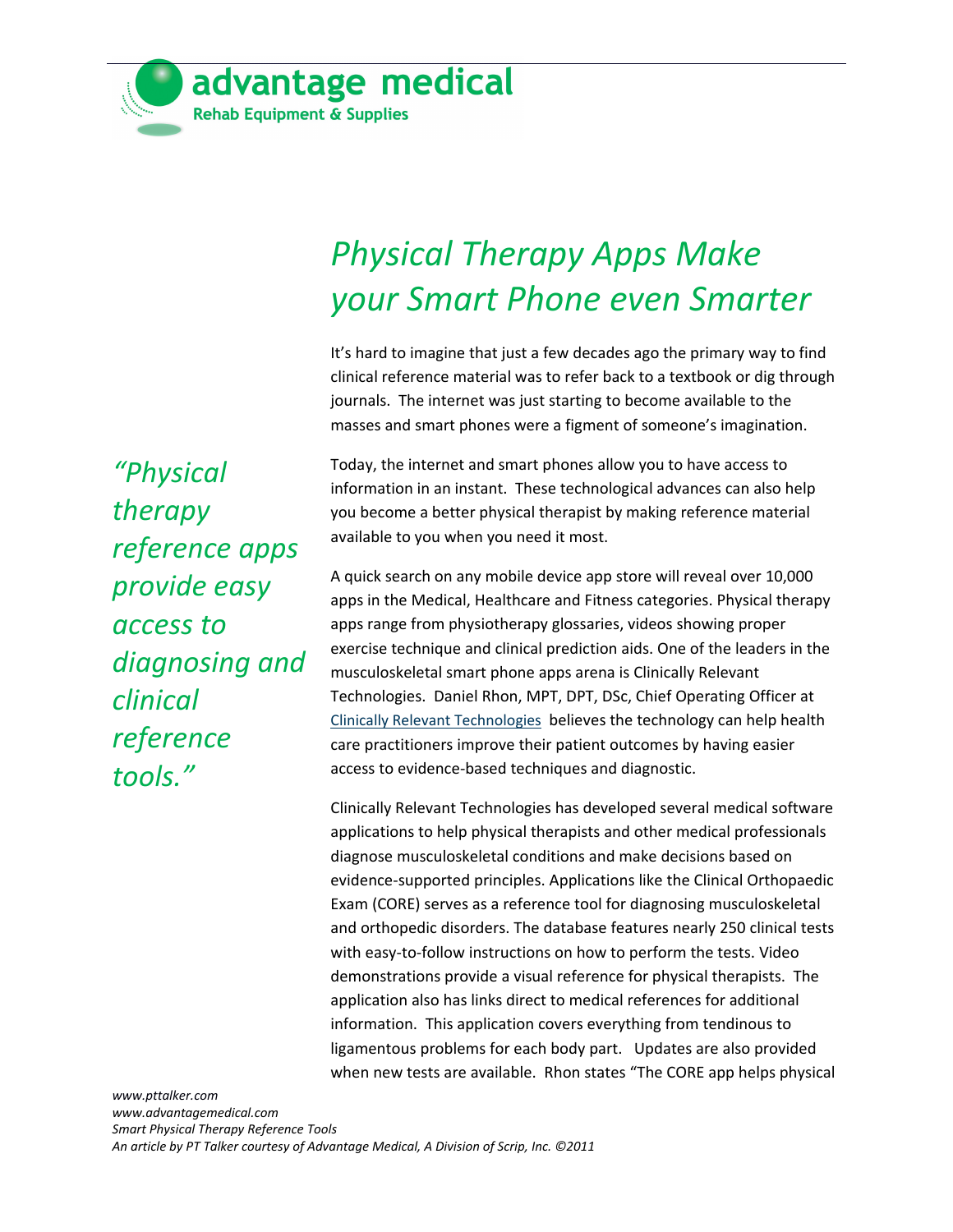

therapists find and use the best test to determine the right diagnosis for

patients."

Other applications developed by Clinical Relevant Technologies cover everything from clinical tests for musculoskeletal exams, low back pain management and spinal manipulation.

In addition to serving as a clinical reference tool, several universities offer students the choice of using the Clinically Relevant Technologies applications or a traditional textbook.

*"Physical therapy apps keep valuable diagnosing tools at your fingertips."*

*Learn more about CORE applications for the iPhone and other smart phone devices by listening to a podcast with Daniel Rhon, MPT, DPT, Dsc at PTTalker.com.*